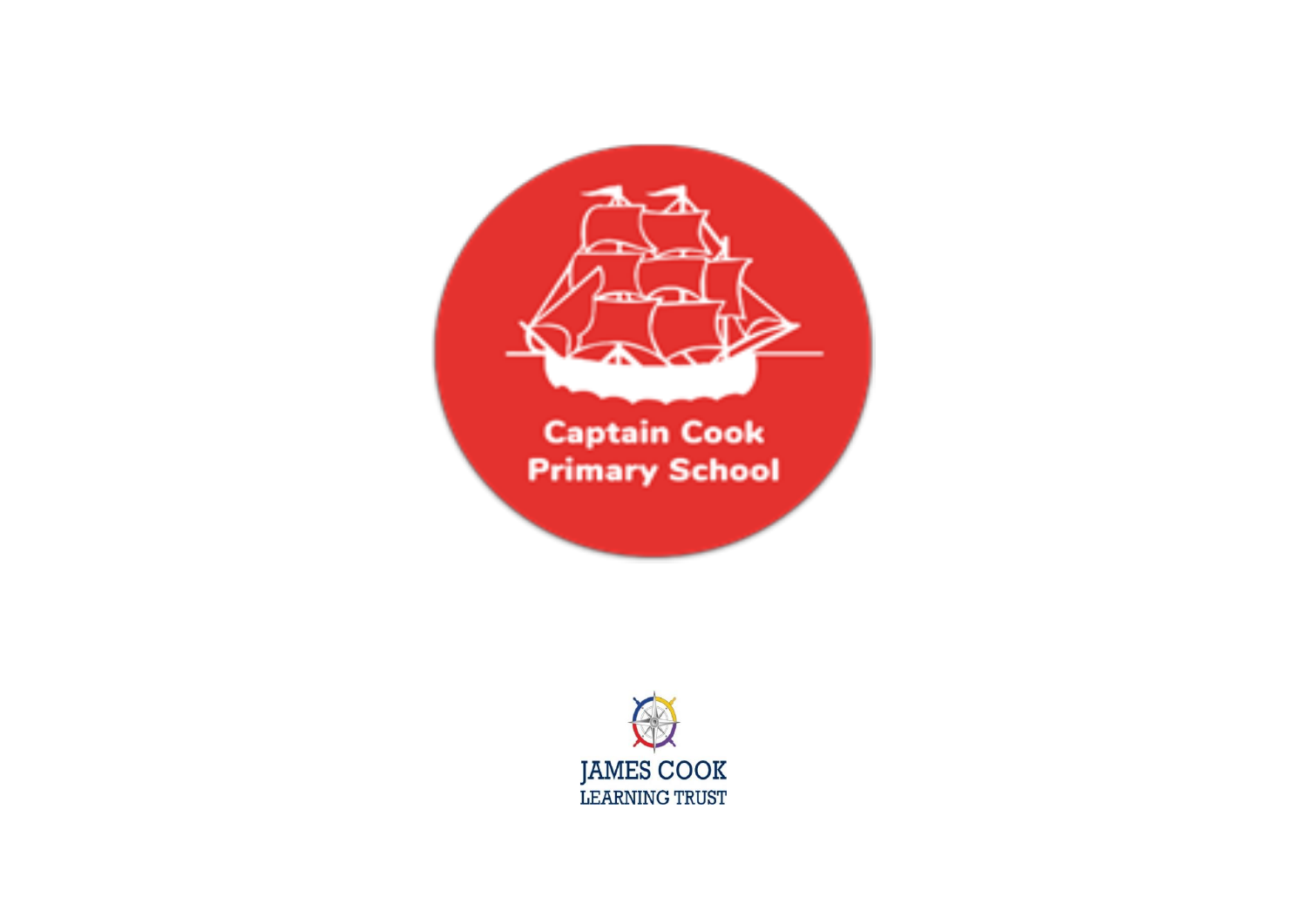# **Captain Cook Primary School Pupil premium strategy statement**

This statement details our school's use of pupil premium (and recovery premium for the 2021 to 2022 academic year) funding to help improve the attainment of our disadvantaged pupils.

It outlines our pupil premium strategy, how we intend to spend the funding in this academic year and the effect that last year's spending of pupil premium had within our school.

## **School overview**

| <b>Detail</b>                                                                                             | <b>Data</b>                        |
|-----------------------------------------------------------------------------------------------------------|------------------------------------|
| School name                                                                                               | <b>Captain Cook Primary School</b> |
| Number of pupils in school                                                                                | $376 + 47$ nursery                 |
| Proportion (%) of pupil premium eligible pupils                                                           | 13%                                |
| Academic year/years that our current pupil premium strategy plan covers (3 year<br>plans are recommended) | 2021-22                            |
| Date this statement was published                                                                         | 8th November 2021                  |
| Date on which it will be reviewed                                                                         | 8 <sup>th</sup> April 2022         |
| Statement authorised by                                                                                   | Amy Young                          |
| Pupil premium lead                                                                                        | Leanne Acheson                     |
| Governor / Trustee lead                                                                                   |                                    |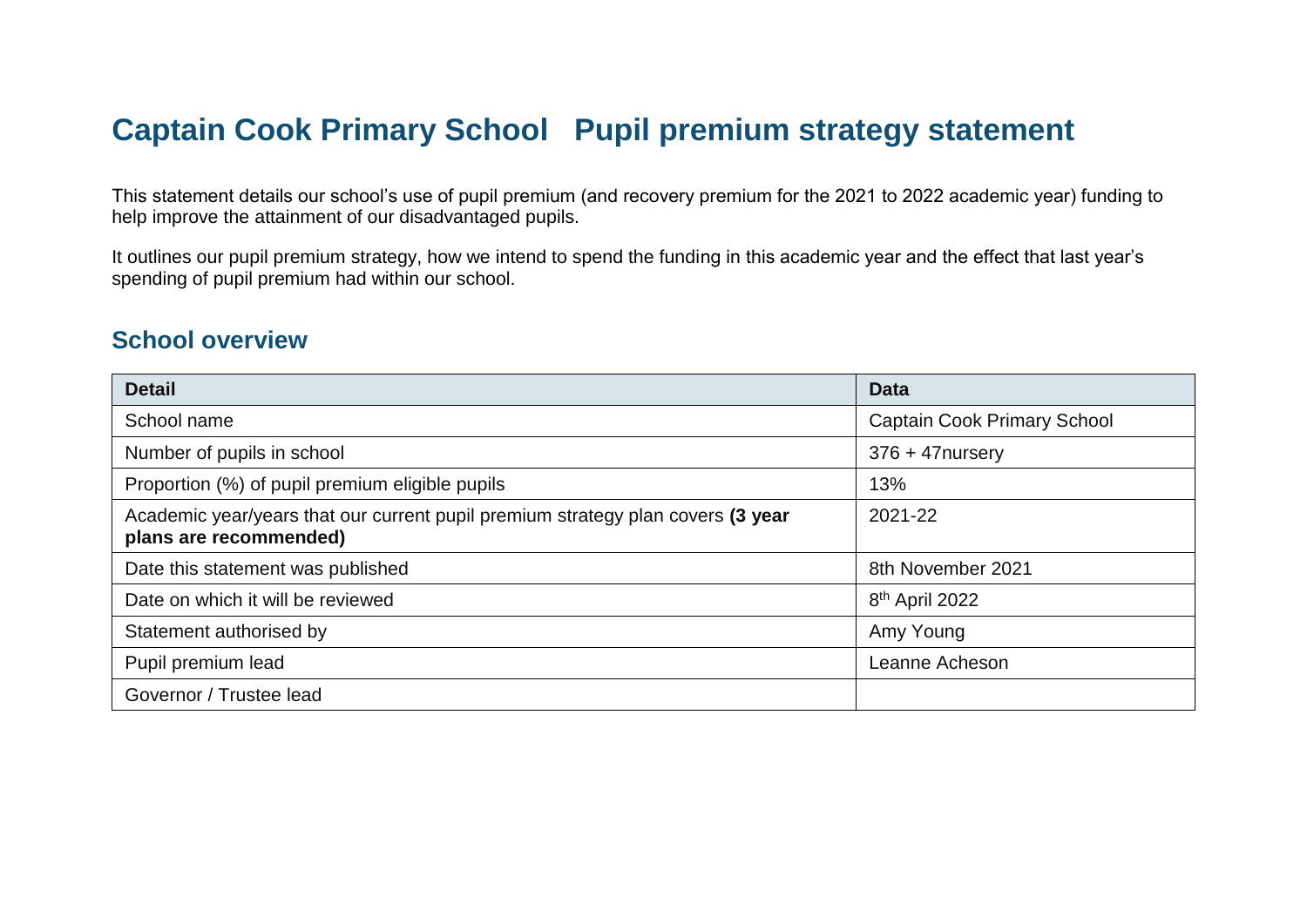# **Funding overview**

| <b>Detail</b>                                                                                                                       | <b>Amount</b> |
|-------------------------------------------------------------------------------------------------------------------------------------|---------------|
| Pupil premium funding allocation this academic year                                                                                 | £62,145       |
| Recovery premium funding allocation this academic year                                                                              | £6, 235       |
| Pupil premium funding carried forward from previous<br>years (enter £0 if not applicable)                                           | £0            |
| Total budget for this academic year                                                                                                 | £68,380       |
| If your school is an academy in a trust that pools this<br>funding, state the amount available to your school this<br>academic year |               |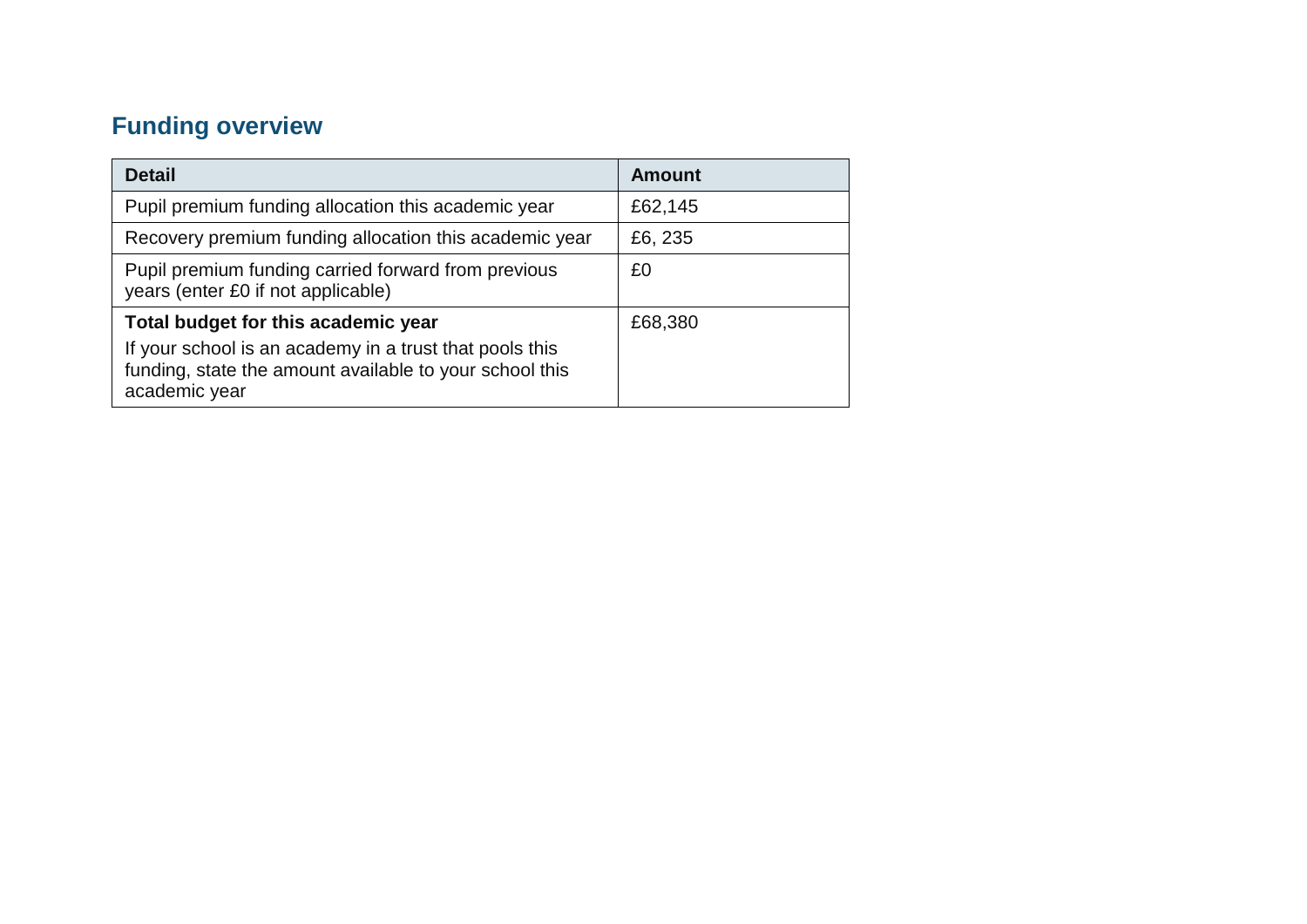# **Part A: Pupil premium strategy plan**

## **Statement of intent**

*You may want to include information on:*

- *What are your ultimate objectives for your disadvantaged pupils?*
- *How does your current pupil premium strategy plan work towards achieving those objectives?*
- *What are the key principles of your strategy plan?*

We want our disadvantaged pupils to be able to make strong progress in school and to achieve at least the Expected standard or Greater Depth standard wherever possible in their core subjects.

We try to achieve this by addressing any gaps in their learning through quality first teaching and carefully selected interventions.

We also want them to develop cultural capital and to have an extensive vocabulary to be able to express themselves clearly and accurately.

We do this by offering a range of educational experiences and enrichments that will enable them to provide greater meaning to their learning and to develop independence and self-confidence.

We want to remove or mitigate the barriers to learning faced by our disadvantaged children to ensure that we give them the best possible start to their education.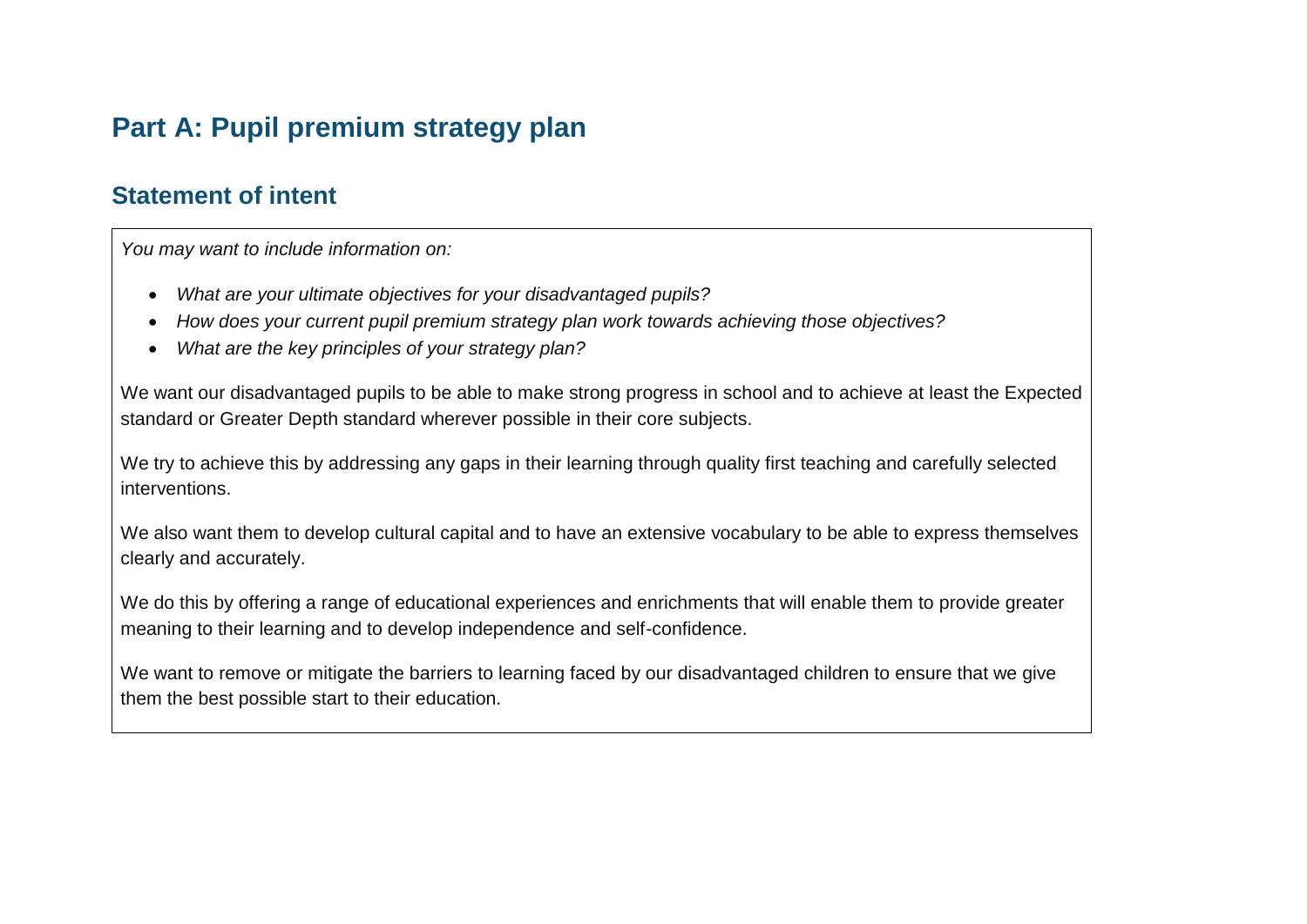# **Challenges**

This details the key challenges to achievement that we have identified among our disadvantaged pupils.

| <b>Challenge</b><br>number | <b>Detail of challenge</b>                                                                                       |
|----------------------------|------------------------------------------------------------------------------------------------------------------|
|                            | Limited vocabulary and lack of accurate modelling to help children develop oracy and written composition         |
|                            | Lack of family engagement in reading and lack of access to high quality books.                                   |
|                            | Limited experiences to draw upon to help develop their comprehension of text                                     |
|                            | Attendance patterns may limit access to consistent education provision                                           |
|                            | Children may have very little experience of the purpose of mathematics or understanding of early number concepts |
|                            | Children's lack of mental wellbeing and/or behaviour for learning inhibits progress                              |

## **Intended outcomes**

This explains the outcomes we are aiming for **by the end of our current strategy plan**, and how we will measure whether they have been achieved.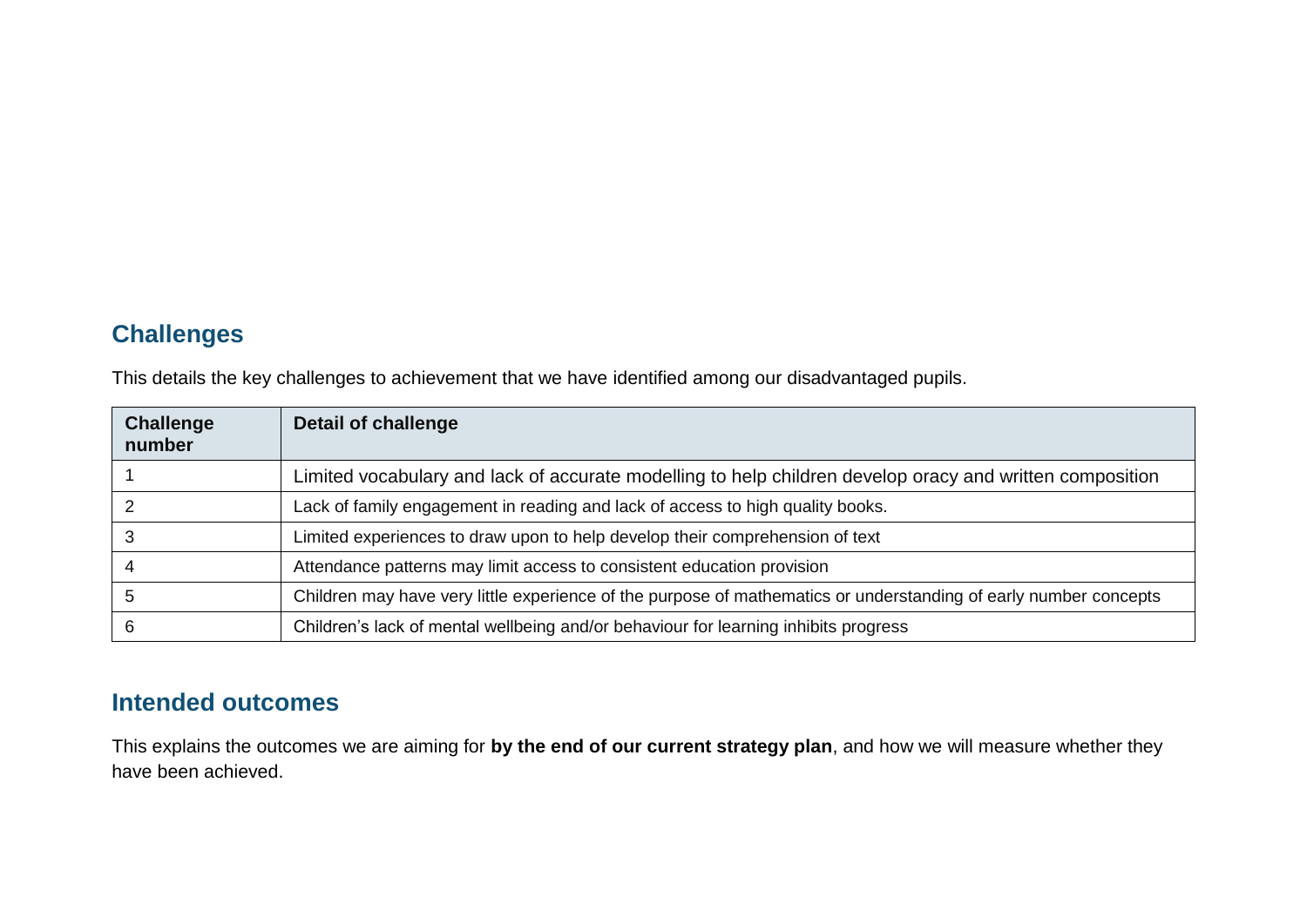| Intended outcome                                                                                                                                             | <b>Success criteria</b>                                                                                                                                                                                                                                        |
|--------------------------------------------------------------------------------------------------------------------------------------------------------------|----------------------------------------------------------------------------------------------------------------------------------------------------------------------------------------------------------------------------------------------------------------|
| Children develop an understanding of coherent written work                                                                                                   | Children are able to recognise and construct coherent sentences<br>using appropriate grammatical features and accurate punctuation<br>A range of enrichment activities help them to develop Tier 2 and 3<br>vocabulary and first hand experiences to draw upon |
| Children are able to read for pleasure with fluency and expression                                                                                           | Children are technically able to decode accurately, read at speed<br>and are able to talk about a range of texts and authors they have<br>enjoyed.                                                                                                             |
| Children benefit from access to high quality teaching and intervention                                                                                       | Regular attendance of pupils enables them to maximise their<br>educational progress and any persistent absence patterns are<br>addressed swiftly.                                                                                                              |
| Children to develop mastery of early number facts in early years and<br>key stage 1.<br>At key stage 2 they are able to use calculations in all 4 operations | Pupils can recall and use number bonds accurately in Early Years<br>and Key stage 1.<br>Key stage 2 pupils can select appropriate calculations and use<br>accurately to solve problems.                                                                        |

## **Activity in this academic year**

This details how we intend to spend our pupil premium (and recovery premium funding) **this academic year** to address the challenges listed above.

#### Teaching (for example, CPD, recruitment and retention)

- CPD costs for Sounds Write training including app.
- Supply cover for Early reading and phonics lead to deliver CPD to all teachers and Teaching Assistants on using a Sounds Write based approach when supporting children across the curriculum.
- Supply cover to release English team members to design and implement a Sounds Write phonics based reading scheme across EYFS and KS1.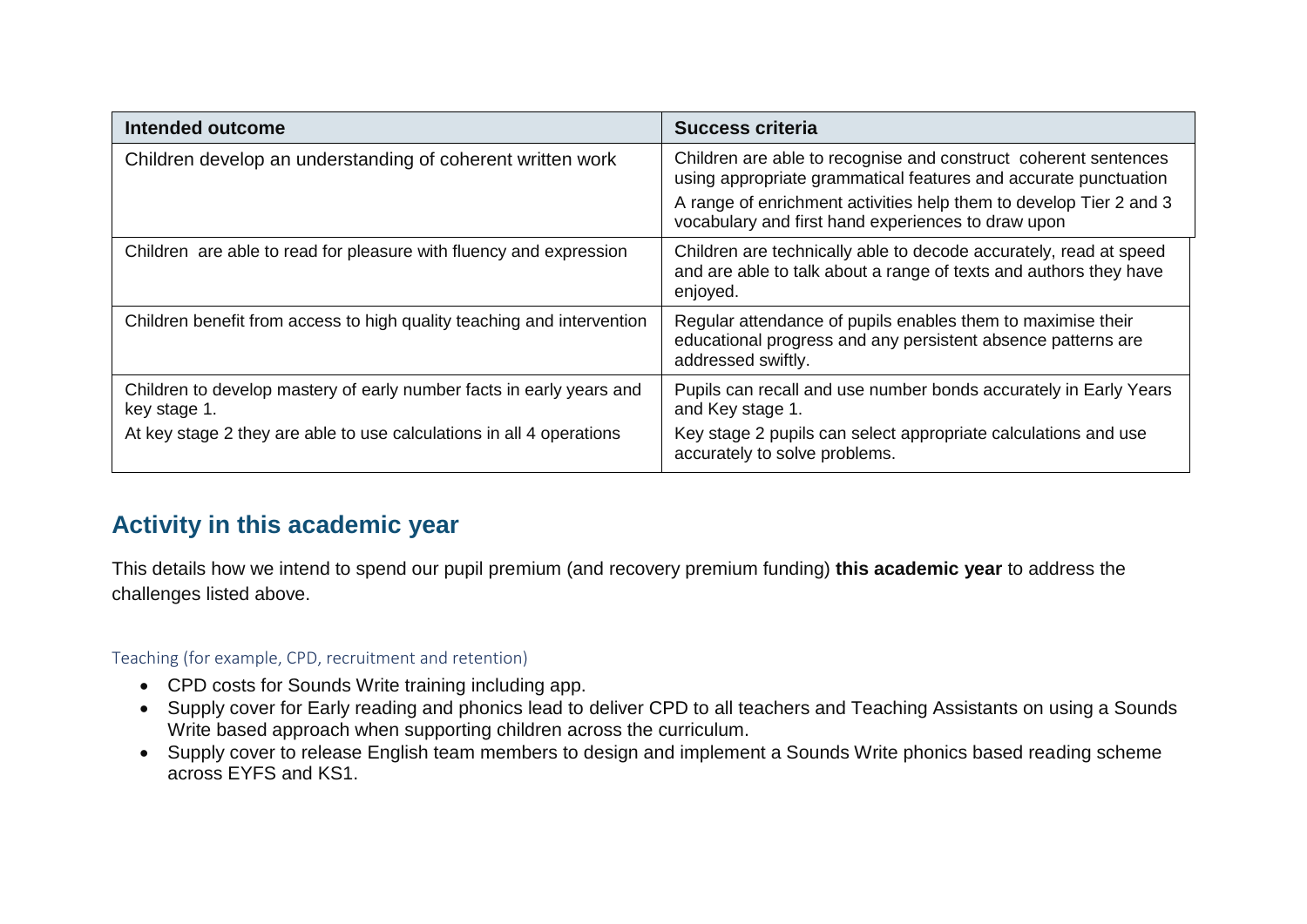- Supply cover to release maths lead to review maths curriculum documentation including calculation policy and to support less experienced members of staff
- Purchase of concrete resources to support implementation of maths calculation policy across school
- Supply cover to release EYFS lead to deliver CPD sessions to all staff working within EYFS on how to implement an oral language-centred approach throughout EYFS

| <b>Activity</b>                                                                                                                       | Evidence that supports this approach                                                                                                                                                                                                                                                                                                                                                                                                                                                                                                                                                                                                                                                                                                                                                                                                                                                                                                                                                                                                                                                                                                                                                                                                                                                                                                                                                                                  | <b>Challenge number(s)</b><br>addressed |
|---------------------------------------------------------------------------------------------------------------------------------------|-----------------------------------------------------------------------------------------------------------------------------------------------------------------------------------------------------------------------------------------------------------------------------------------------------------------------------------------------------------------------------------------------------------------------------------------------------------------------------------------------------------------------------------------------------------------------------------------------------------------------------------------------------------------------------------------------------------------------------------------------------------------------------------------------------------------------------------------------------------------------------------------------------------------------------------------------------------------------------------------------------------------------------------------------------------------------------------------------------------------------------------------------------------------------------------------------------------------------------------------------------------------------------------------------------------------------------------------------------------------------------------------------------------------------|-----------------------------------------|
| Sounds Write phonics approach<br>embedded across school, including<br>targeted interventions for pupils<br>requiring further support. | The average impact of the adoption of phonics approaches is<br>about an additional five months' progress over the course of<br>a year.<br>Phonics approaches have been consistently found to be<br>effective in supporting younger pupils to master the basics of<br>reading, with an average impact of an additional five months'<br>progress. Research suggests that phonics is particularly<br>beneficial for younger learners (4-7 year olds) as they begin<br>to read. Teaching phonics is more effective on average than<br>other approaches to early reading (such as whole language<br>or alphabetic approaches), though it should be emphasised<br>that effective phonics techniques are usually embedded in<br>a rich literacy environment for early reader. Studies in<br>England have shown that pupils eligible for free school meals<br>typically receive similar or slightly greater benefit from<br>phonics interventions and approaches. This is likely to be due<br>to the explicit nature of the instruction and the intensive<br>support provided.<br>It is possible that some disadvantaged pupils may not<br>develop phonological awareness at the same rate as other<br>pupils, having been exposed to fewer words spoken and<br>books read in the home. Targeted phonics may therefore<br>improve decoding skills more quickly for pupils who have<br>experienced these barriers to learning. | 2                                       |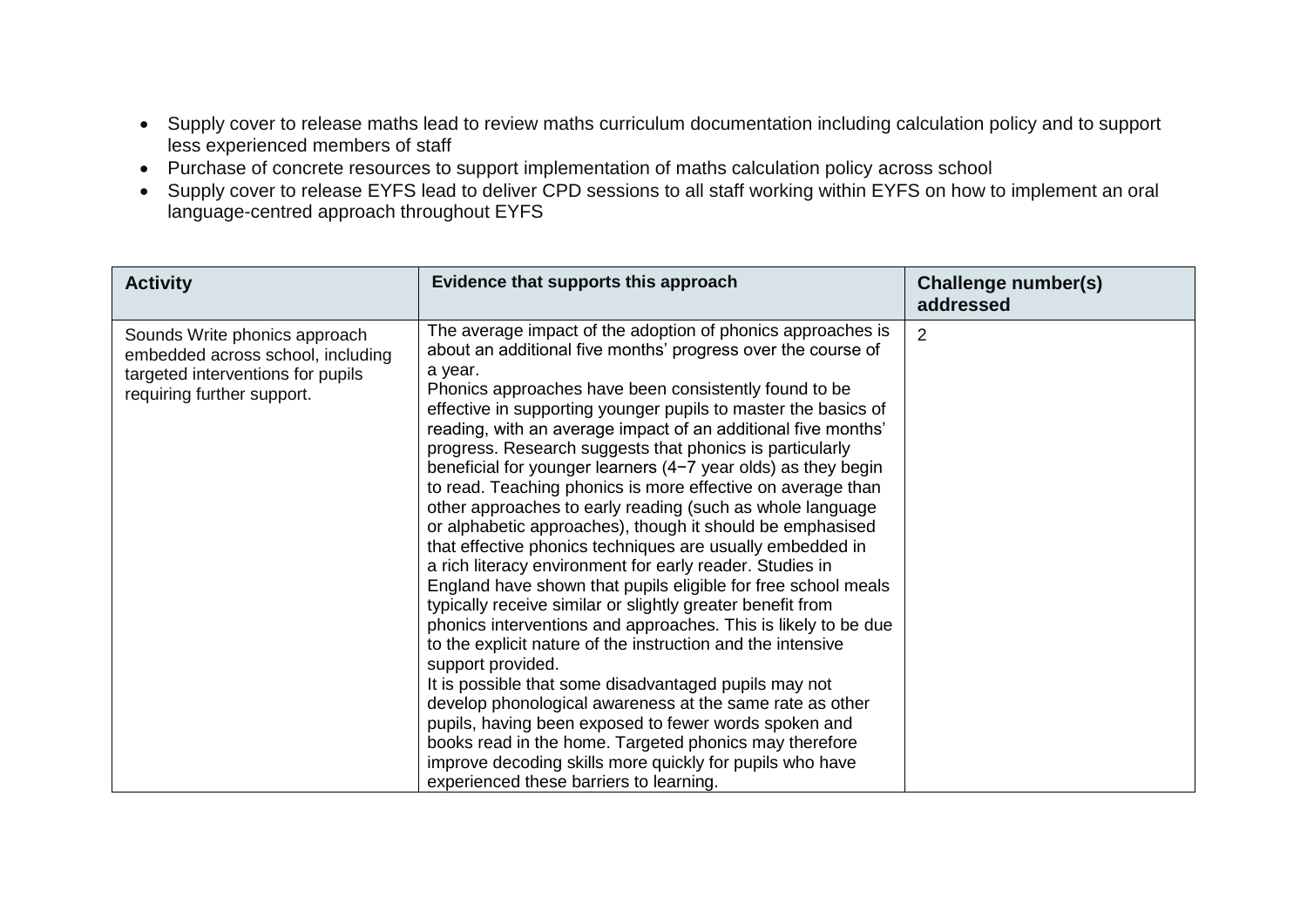| Focus on oral language-centred<br>approach throughout EYFS,<br>including CPD on the delivery of<br>Nuffield Early language Intervention. | The number and quality of conversations children have<br>with adults and peers throughout the day in a language-<br>rich environment is crucial. By commenting on what<br>children are interested in or doing and echoing back<br>what they say with new vocabulary added, practitioners<br>will build children's language effectively. Where children<br>share their ideas with support and modelling from their<br>teacher, using sensitive questioning that invites them to<br>elaborate, children become comfortable using a rich<br>range of vocabulary and language structures. There is<br>evidence that the rate at which children develop<br>language is sensitive to the amount of input they receive<br>from the adults and peers around them, and that the<br>quality of this input is likely to be more important than<br>the quantity. Research shows that oral language skills, the<br>foundations of which are developed by age four, are strongly<br>associated with children's literacy, numeracy and educational<br>attainment. However, there exists a gap between the<br>language skills of disadvantaged children and their more<br>advantaged counterparts. Early intervention has great<br>potential to narrow this gap, and the Nuffield Early Language<br>Intervention has previously demonstrated considerable<br>promise. Children who received the NELI programme made<br>the equivalent of three additional months' progress in<br>language skills, on average, compared to children who did not<br>receive NELI. | $\mathbf{1}$ |
|------------------------------------------------------------------------------------------------------------------------------------------|-------------------------------------------------------------------------------------------------------------------------------------------------------------------------------------------------------------------------------------------------------------------------------------------------------------------------------------------------------------------------------------------------------------------------------------------------------------------------------------------------------------------------------------------------------------------------------------------------------------------------------------------------------------------------------------------------------------------------------------------------------------------------------------------------------------------------------------------------------------------------------------------------------------------------------------------------------------------------------------------------------------------------------------------------------------------------------------------------------------------------------------------------------------------------------------------------------------------------------------------------------------------------------------------------------------------------------------------------------------------------------------------------------------------------------------------------------------------------------------------------------------------------------------------------|--------------|
| Focus on basic skills including times<br>tables                                                                                          | An exchange programme between teachers from England<br>and Shanghai has informed effective pedagogic strategies for<br>achieving mastery of maths. The striking performances of<br>Shanghai and other East Asian countries in maths have<br>become well-established. They have been measured in<br>successive international tests such as TIMSS and PISA.<br>Learning Facts: Memorisation and repetition of key facts<br>(times tables and number bonds etc.) are important aspects                                                                                                                                                                                                                                                                                                                                                                                                                                                                                                                                                                                                                                                                                                                                                                                                                                                                                                                                                                                                                                                             | 5            |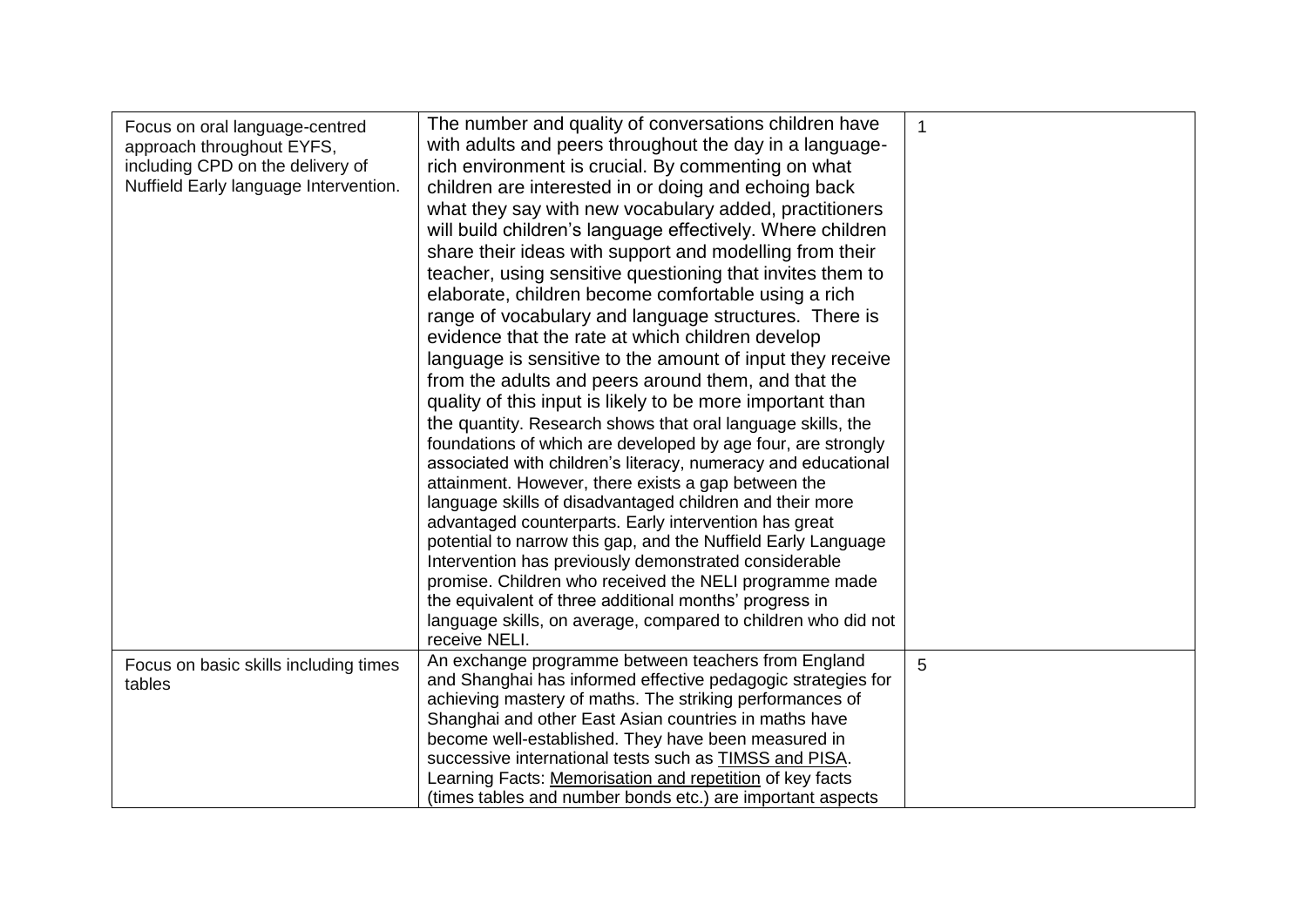| of learning. Evidence from cognitive science research<br>suggests that learning key facts so they can be recalled<br>automatically 'frees up' working memory. It can then focus on<br>more complex problem solving, rather than reaching cognitive<br>overload trying to calculate simple operations. In terms of<br>procedural fluency and conceptual understanding, one should<br>not be prioritised over the other. Learning is most effective |  |
|---------------------------------------------------------------------------------------------------------------------------------------------------------------------------------------------------------------------------------------------------------------------------------------------------------------------------------------------------------------------------------------------------------------------------------------------------|--|
| when the two are fully integrated.                                                                                                                                                                                                                                                                                                                                                                                                                |  |

## **Targeted academic support (for example, tutoring, one-to-one support structured interventions)**

0.5 specialist HLTA to deliver structured reading/writing/maths interventions to disadvantaged children requiring additional support. Phonics, handwriting, additional reading one-to-one practice TA's in school Lexia Reading comprehension support plus in – class TA support and small group work to hone skills. IDL maths intervention purchase plus TA time to set up/administer the intervention Teacher led tutoring after school for disadvantaged pupils.

| <b>Activity</b>                                                                        | Evidence that supports this approach                                                                                                                                                                                                                                                                                                                                                                                                                                       | <b>Challenge number(s)</b><br>addressed |
|----------------------------------------------------------------------------------------|----------------------------------------------------------------------------------------------------------------------------------------------------------------------------------------------------------------------------------------------------------------------------------------------------------------------------------------------------------------------------------------------------------------------------------------------------------------------------|-----------------------------------------|
| Targeted academic support for<br>writing including feedback and oral<br>language work. | Feedback is a high impact activity for a low cost. When<br>combined with oral language work which is relatively<br>low cost and moderate impact according to EEF.<br>Pupils' writing can be improved by teaching them to<br>successfully plan and monitor their writing. Producing<br>quality writing is a process not a single event. Teaching<br>a number of different strategies is likely to help,<br>depending on the current skills of the writer.<br>These include: |                                         |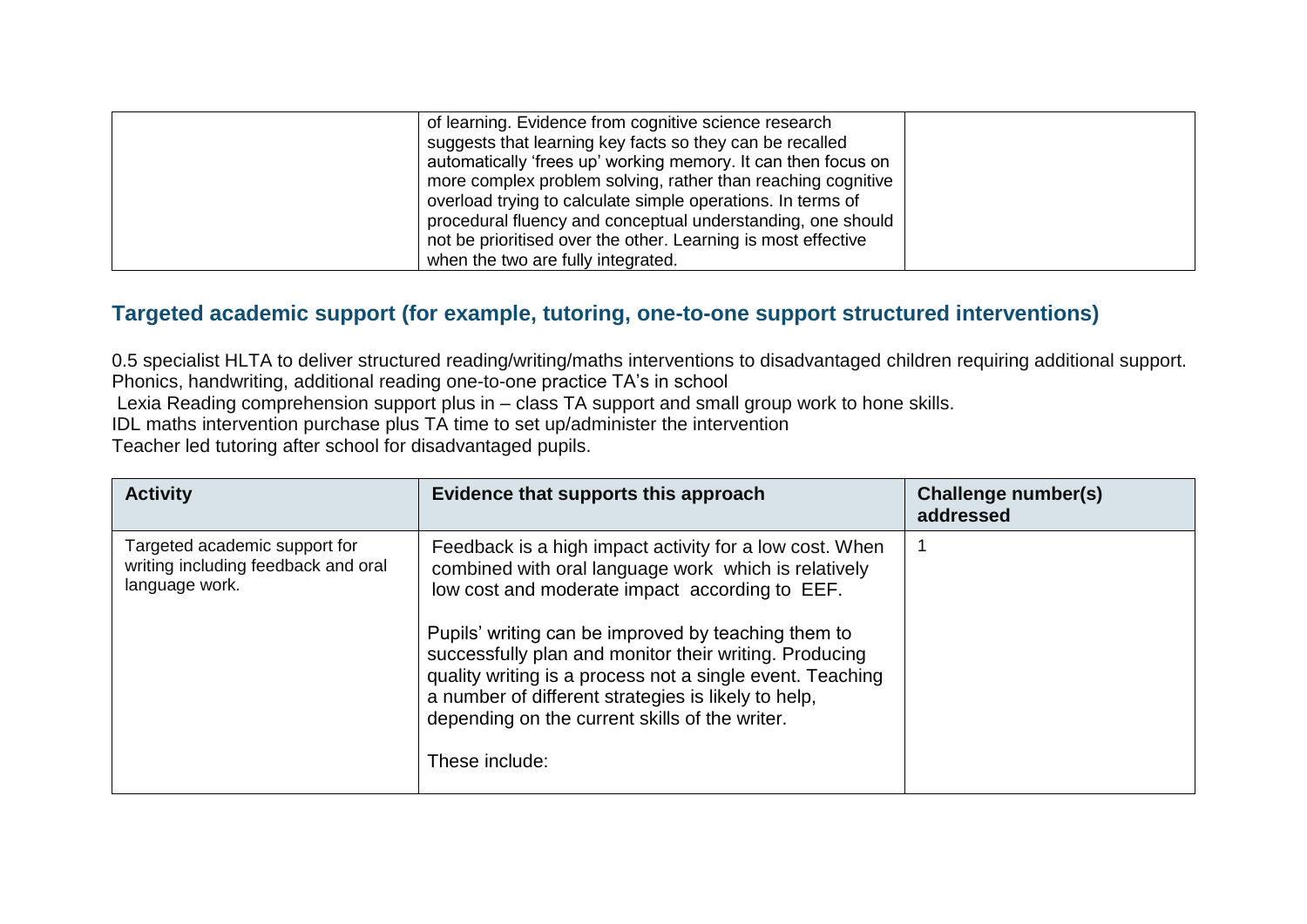|                                 | pre-writing activities;                                              |   |
|---------------------------------|----------------------------------------------------------------------|---|
|                                 | structuring text;                                                    |   |
|                                 | sentence combination;                                                |   |
|                                 | summarising;                                                         |   |
|                                 | drafting, editing and revising; and sharing.                         |   |
|                                 |                                                                      |   |
|                                 |                                                                      |   |
|                                 | Teachers should introduce these strategies using                     |   |
|                                 | modelling and structured support, which should be                    |   |
|                                 | gradually reduced as a child progresses until the child is           |   |
|                                 | capable of completing the activity independently. Studies            |   |
|                                 | show young children benefit from explicit teaching about             |   |
|                                 | the structure of narrative and information texts. A child's          |   |
|                                 | capacity to plan and monitoring their writing depends on             |   |
|                                 | whether they have enough cognitive resources                         |   |
|                                 | available. The Simple View of Writing based on the                   |   |
|                                 | work of Berninger et al highlights the key groups of                 |   |
|                                 | skills that work together as children write:                         |   |
|                                 | • text generation—which involves thinking of ideas and               |   |
|                                 | using oral language skills to put those thoughts into                |   |
|                                 |                                                                      |   |
|                                 | words and sentences;                                                 |   |
|                                 | • transcription skills—which enable the writer to move               |   |
|                                 | oral language into written language; and                             |   |
|                                 | • executive functions—such as working memory,                        |   |
|                                 | self-regulation, planning, problem-solving, and                      |   |
|                                 | monitoring their writing.                                            |   |
|                                 | (EEF guidance report on Improving Literacy ks1.)                     |   |
| One to one reading practice and | The average impact of reading comprehension strategies is            | 2 |
| implementation of               | an additional six months' progress over the course of a year.        |   |
| phonics/comprehension           | Successful reading comprehension approaches allow                    |   |
| interventions                   | activities to be carefully tailored to pupils' reading capabilities, |   |
|                                 | and involve activities and texts that provide an effective, but      |   |
|                                 | not overwhelming, challenge. Studies in England have shown           |   |
|                                 | that pupils eligible for free school meals may receive               |   |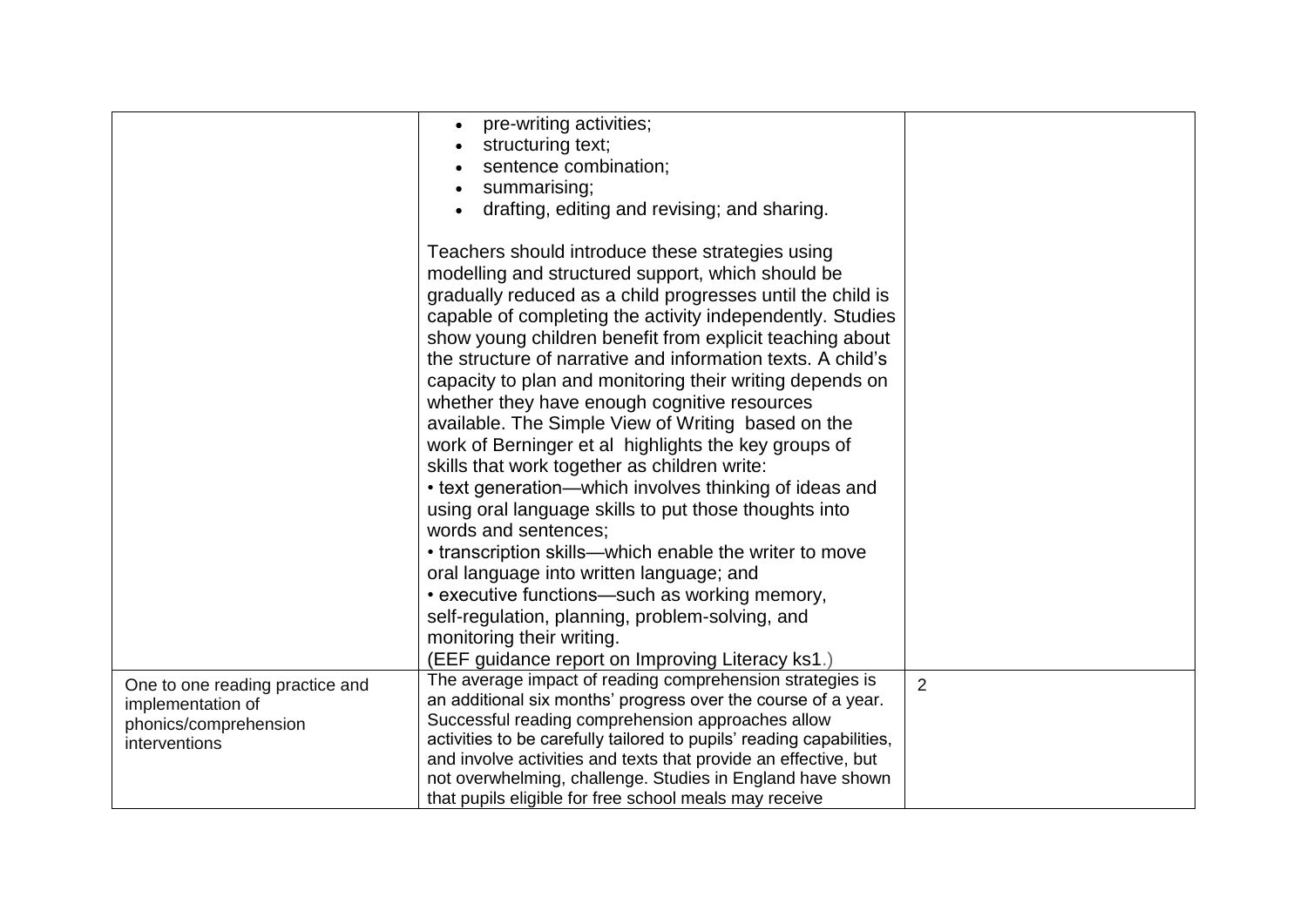|                                    | additional benefits from being taught how to use reading        |   |
|------------------------------------|-----------------------------------------------------------------|---|
|                                    | comprehension strategies. However, the UK evidence base is      |   |
|                                    | less extensive than the global average, and UK studies show     |   |
|                                    | lower impact for all pupils.                                    |   |
|                                    | Reading comprehensions strategies involve the teaching of       |   |
|                                    | explicit approaches and techniques a pupil can use to           |   |
|                                    | improve their comprehension of written text. Many learners      |   |
|                                    | will develop these approaches without teacher guidance,         |   |
|                                    | adopting the strategies through trial and error as they look to |   |
|                                    | better understand texts that challenge them. However, we        |   |
|                                    | know that on average, disadvantaged children are less likely    |   |
|                                    | to own a book of their own and read at home with family         |   |
|                                    | members, and for these reasons may not acquire the              |   |
|                                    | necessary skills for reading and understanding challenging      |   |
|                                    | texts. Research has identified remedial and tutorial use of     |   |
|                                    | technology as being particularly practical for lower attaining  |   |
|                                    | pupils, those with special educational needs or those from      |   |
|                                    | disadvantaged backgrounds in providing intensive support to     |   |
|                                    | enable them to catch up with their peers.                       |   |
| Numeracy intervention for children | As set out above, research suggests that when children are      | 5 |
| who require additional support in  | supported in their knowledge and understanding of key facts,    |   |
| maths                              | this reduces stress when faced with mathematical problems.      |   |
|                                    | The repetitive structure of the IDL intervention encourages a   |   |
|                                    | sense of familiarity and security which enables children to     |   |
|                                    | develop confidence in tackling problems. The trial using IDL    |   |
|                                    | Numeracy by both primary and secondary schools in               |   |
|                                    | Birmingham was constructive and encouraging. Given that         |   |
|                                    | pupils had a maximum of 10 weeks using the programme the        |   |
|                                    | number of pupils who made accelerated progress was high,        |   |
|                                    | particularly when tracked against the Number and Place          |   |
|                                    | Value Thread. The results suggest that this program works       |   |
|                                    | well for most of the pupils who are currently working on        |   |
|                                    | targets from Birmingham's Maths Toolkit, and if used over the   |   |
|                                    | full academic year IDL Numeracy would work for all pupils       |   |
|                                    | and not just those with SEN                                     |   |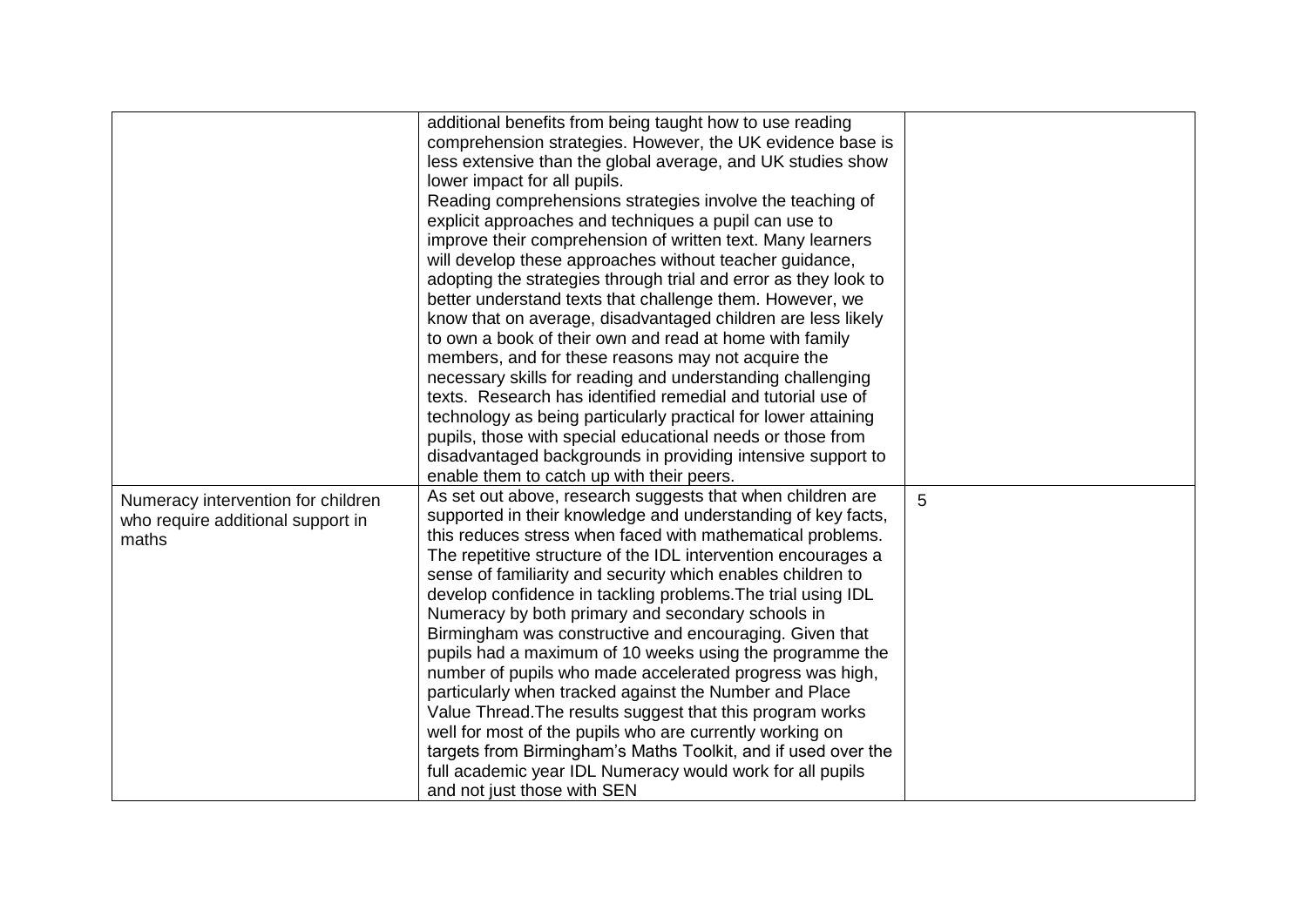#### **Wider strategies (for example, related to attendance, behaviour, wellbeing)**

- PD day on behaviour support strategies
- Team Teach training for 2 staff members
- Tailored individual behaviour support from pastoral lead
- School based counselling/ELSA therapy sessions/Ed psych involvement
- Mindfulness yoga sessions
- Arts participation: instrumental lessons
- Fairshare food provision
- Nurture group
- Clothing: uniform, PE kits, coats, shoes
- Educational visits including subsidising places on residential outdoor learning trip

| <b>Activity</b>                                                  | Evidence that supports this approach                                                                                                                                                                                                                                                                                                                                                                                                                                                                                                                                       | Challenge number(s)<br>addressed |
|------------------------------------------------------------------|----------------------------------------------------------------------------------------------------------------------------------------------------------------------------------------------------------------------------------------------------------------------------------------------------------------------------------------------------------------------------------------------------------------------------------------------------------------------------------------------------------------------------------------------------------------------------|----------------------------------|
| Attendance checks and support<br>weekly from attendance officer. | Our use of this approach in the previous academic year led to<br>an improvement in persistent absence and overall<br>attendance.<br>Research has found that poor attendance is linked to poor<br>academic attainment across all stages (Balfanz & Byrnes,<br>2012; London et al., 2016) as well as anti-social<br>characteristics, delinquent activity and negative behavioural<br>outcomes (Gottfried, 2014; Baker, Sigmon, & Nugent, 2001).<br>However, evidence suggests that small improvements in<br>attendance can lead to meaningful impacts for these<br>outcomes. | 4                                |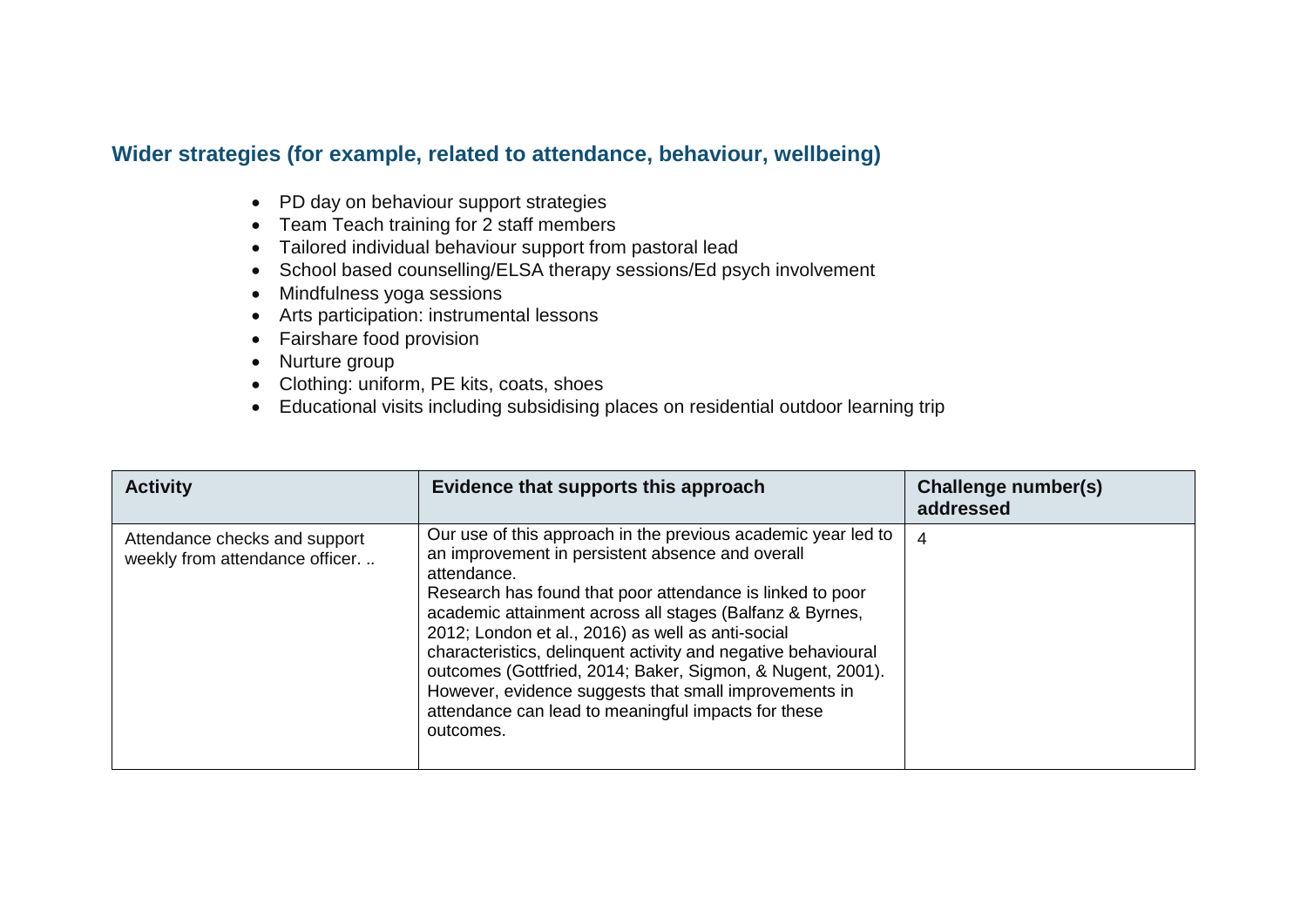| 1:1 musical instrument tuition                                                                                        | Overall, the average impact of arts participation on other<br>areas of academic learning appears to be positive but<br>moderate, about an additional three months progress.<br>Improved outcomes have been identified in English,<br>mathematics and science. Wider benefits such as more<br>positive attitudes to learning and increased well-being have<br>also consistently been reported (EEF)                                                                                                                                                                                                                                                                                                                                                                                                                                                               | 3, 6 |
|-----------------------------------------------------------------------------------------------------------------------|------------------------------------------------------------------------------------------------------------------------------------------------------------------------------------------------------------------------------------------------------------------------------------------------------------------------------------------------------------------------------------------------------------------------------------------------------------------------------------------------------------------------------------------------------------------------------------------------------------------------------------------------------------------------------------------------------------------------------------------------------------------------------------------------------------------------------------------------------------------|------|
| Behaviour - PD day for all staff.<br>Specific intervention: Team Teach<br>training, individual behaviour support      | Universal behaviour systems are unlikely to meet the needs<br>of all students . For pupils with more challenging behaviour,<br>the approach should be tailored to individual needs. Teachers<br>should be trained in specific strategies if supporting pupils<br>with high behaviour needs. According to figures from the<br>Department for Education, pupils who receive Free School<br>Meals are more likely to receive a permanent or fixed period<br>exclusion compared to those who do not.<br>The most common reason for exclusion is persistent<br>disruptive behaviour. Pupil behaviour will have multiple<br>influences, some of which teachers can directly manage<br>though universal or classroom management approaches.<br>Some pupils will require more specialist support to help<br>manage their self-regulation or social and emotional skills. | 6    |
| Social and emotional learning<br>approaches - including pastoral<br>support, ELSA therapy sessions,<br>nurture groups | Evidence suggests that children from disadvantaged<br>backgrounds have, on average, weaker SEL skills at all ages<br>than their more affluent peers. These skills are likely to<br>influence a range of outcomes for pupils: lower SEL skills are<br>linked with poorer mental health and lower academic<br>attainment.<br>SEL interventions in education are shown to improve SEL                                                                                                                                                                                                                                                                                                                                                                                                                                                                               | 6    |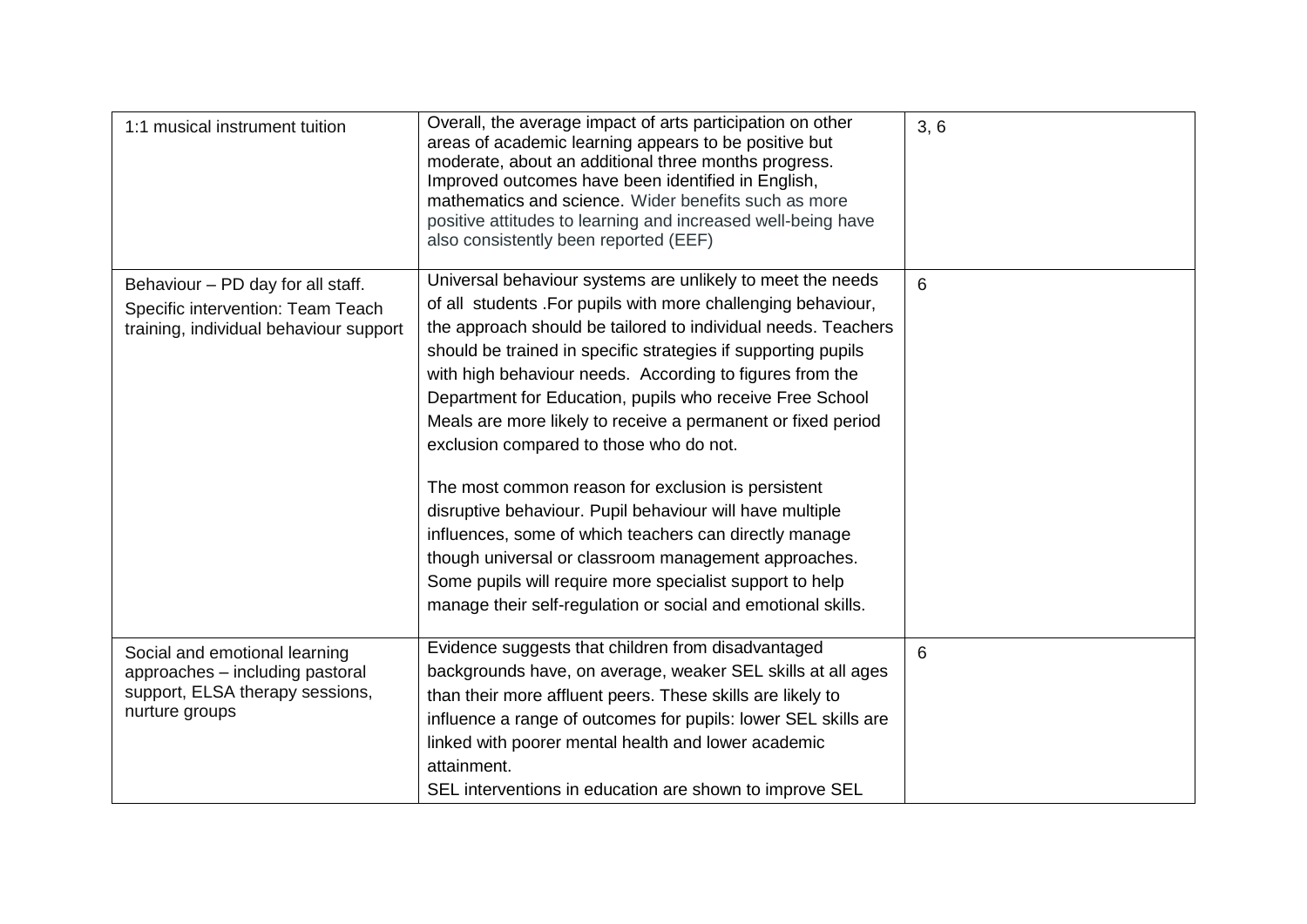|                                                                                                               | skills and are therefore likely to support disadvantaged pupils<br>to understand and engage in healthy relationships with peers<br>and emotional self-regulation, both of which may<br>subsequently increase academic attainment. Social and<br>emotional learning approaches have a positive impact, on<br>average, of 4 months' additional progress in academic<br>outcomes over the course of an academic year. |   |
|---------------------------------------------------------------------------------------------------------------|--------------------------------------------------------------------------------------------------------------------------------------------------------------------------------------------------------------------------------------------------------------------------------------------------------------------------------------------------------------------------------------------------------------------|---|
| Adventurous and outdoor learning<br>Residential week for Year 6 pupils.<br>Pupils on PP receive a free place. | Limited experiences to draw upon to help develop their<br>understanding of text types in reading. Outdoor learning is<br>rated highly in the EEF Teaching and Learning Toolkit(+4<br>months) Evidence is moderately strong.                                                                                                                                                                                        | 3 |

#### **Total budgeted cost: £68, 380**

Part B: Review of outcomes in the previous academic year

# **Pupil premium strategy outcomes**

This details the impact that our pupil premium activity had on pupils in the 2020 to 2021 academic year.

*Due to COVID-19, performance measures have not been published for 2020 to 2021, and 2020 to 2021 results will not be used to hold schools to account. Given this, please point to any other pupil evaluations undertaken during the 2020 to 2021 academic year, for example, standardised teacher administered tests or diagnostic assessments such as rubrics or scales.*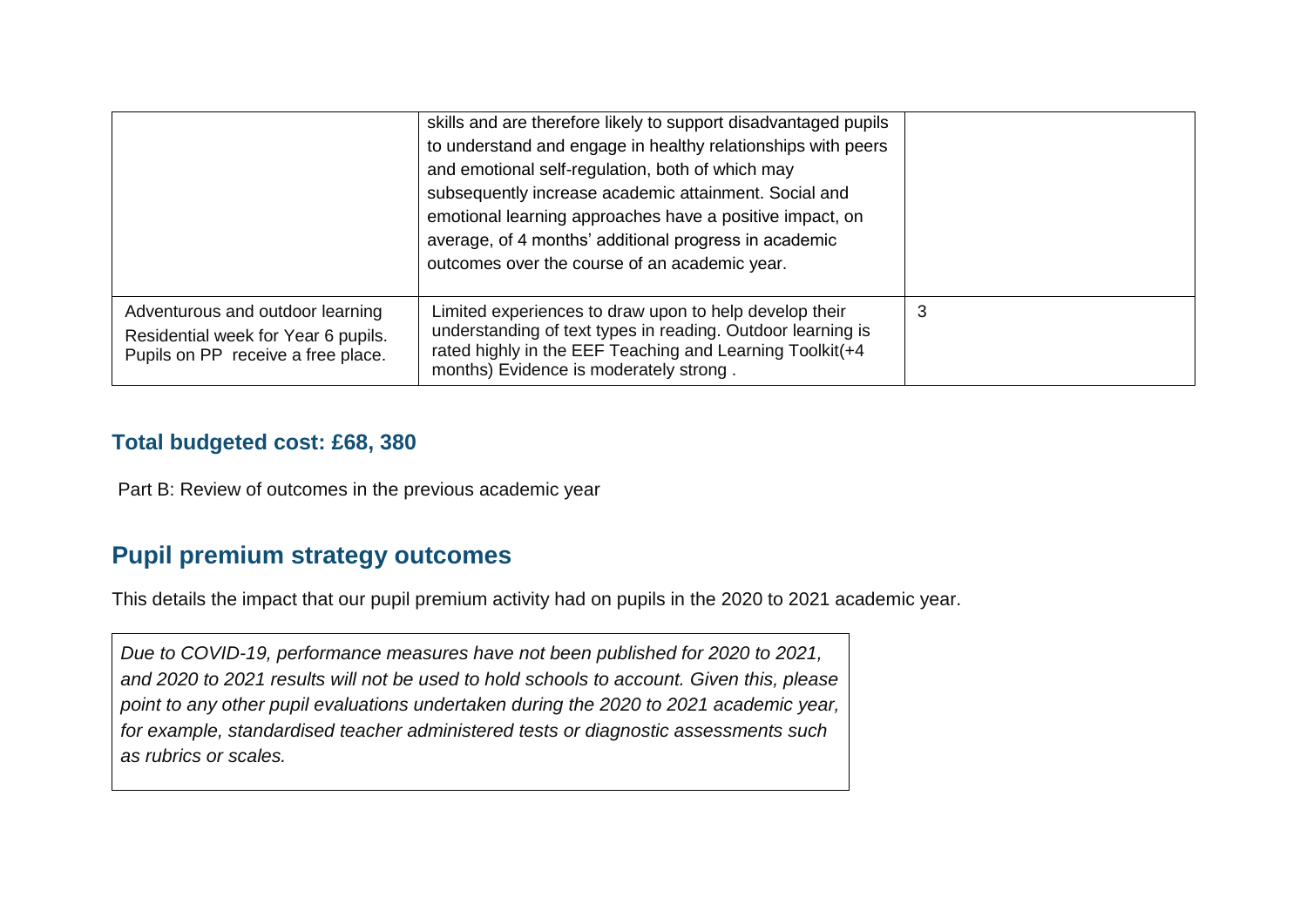*If last year marked the end of a previous pupil premium strategy plan, what is your assessment of how successfully the intended outcomes of that plan were met?* 

At the beginning of September 2020, it became apparent that, despite careful monitoring and tailored support and in line with the national picture, prolonged school closure had negatively impacted our disadvantaged pupils the most. In October entry data showed the following:



58% of PPG pupils were either just below or well below expected standard in reading. 63% of PPG pupils were either just below or well below expected standard in writing. 56% of PPG pupils were either just below or well below expected standard in maths.

In addition, observations showed that many younger disadvantaged pupils required lots of pastoral support and teaching and learning centred around learning behaviour and social interaction. In KS2, the impact of school closure and COVID19 had affected the emotional well-being of many disadvantaged pupils. These findings formed the basis of our Pupil Premium priorities for 2020/21.

In Autumn Term 2020, we focused on extending training in the Sounds Write phonics approach to Teaching Assistants in KS1 and lower KS2, and to Year 3 teachers. This accorded with our strategy to prioritise quality first teaching, which was vital due to the constraints put on interventions caused by the bubble system under which we were operating. PPG pupils were prioritised for reading and writing interventions provided by their class Teaching Assistants: we repurchased the Lexia reading intervention, for which PPG pupils in Years 2 – 6 were given priority, and invested in the Spelling Shed and Maths Shed interventions. PPG pupils in EYFS and KS1 were again prioritised for the Sounds Write phonics app. Technological support was provided to PPG children who were required to self-isolate due to cases of COVID19 within their class bubble in the form of lap-tops and i-pads.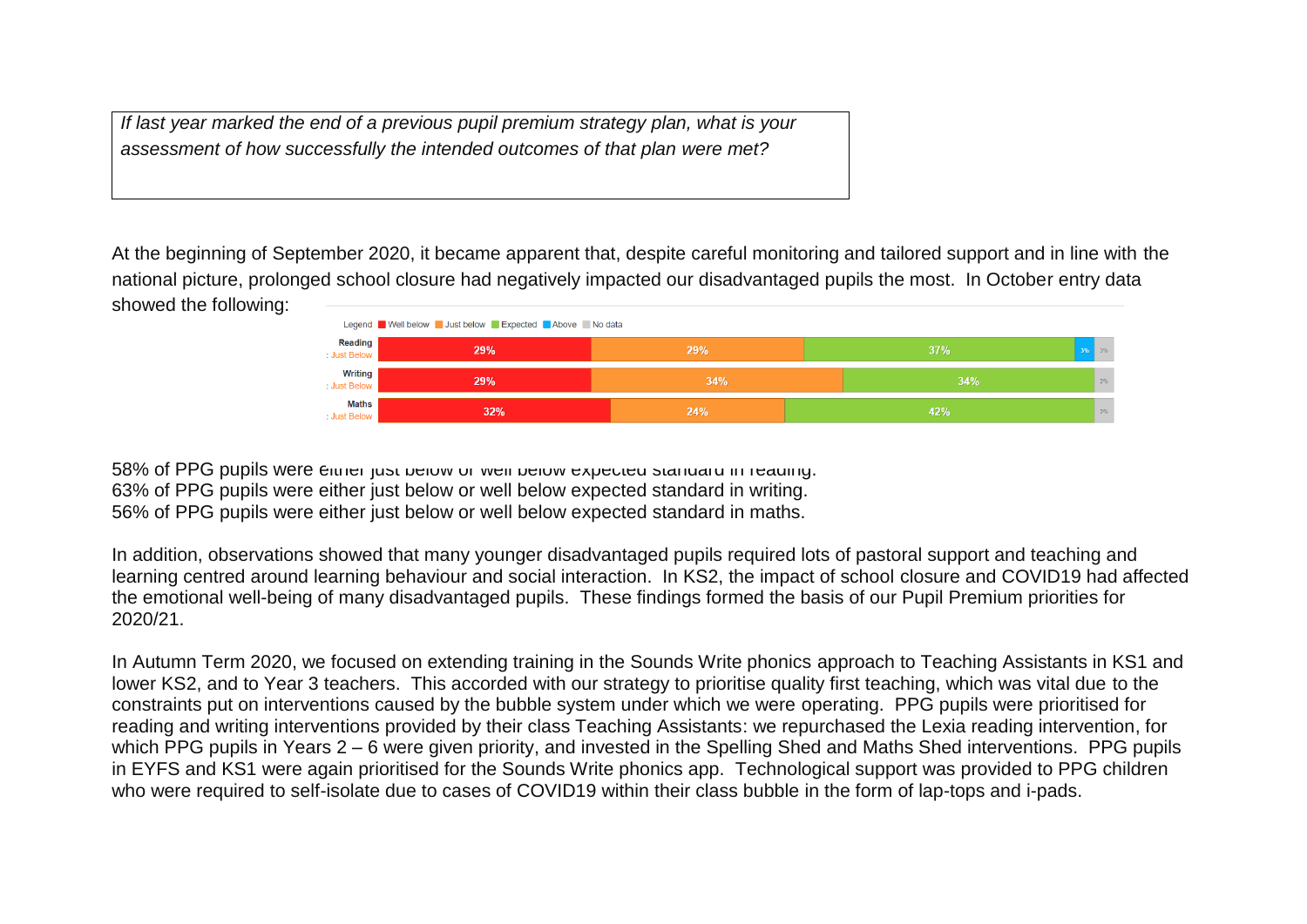In EYFS, an additional Teaching Assistant was appointed to support with the additional SEMH needs of pupils in Reception, including. Within KS1 there was a focus on emotional health and learning behaviours, which included support provided by the Pastoral Lead and KS1 Teaching Assistants to PPG children requiring additional interventions. The Pastoral Lead provided targeted support to PPG pupils in KS2 requiring assistance with their emotional well-being.

In January 2021, following the announcement of a new national lockdown, there was a move to remote learning for most children. Full days of live lessons were provided by teaching staff via Teams, enabling many aspects of our planned curriculum to continue. Many of our PPG pupils were classed as vulnerable and therefore were eligible to access face-to-face provision. Our policy was to provide face-to-face places for any PPG children who requested them. This ensured that we could continue with targeted interventions where required. For those PPG children who were learning remotely, dongles, lap-tops and i-pads downloaded with learning apps were provided to families who were struggling to access our live lessons due to technological issues. Additional support was provided in the form of welfare phone calls from teaching staff and our Pastoral Lead to those families where children were failing to engage regularly with remote learning. Work packs were provided for PPG children who required a tailored curriculum, or where these were requested. Food vouchers and boxes of provisions from the FairShare shop were provided to families of disadvantaged pupils. Engagement of PPG pupils was carefully monitored, with welfare visits being undertaken by the Pastoral lead to those PPG pupils where concerns existed.

Once school had fully opened, the progress and well-being of PPG children was carefully monitored. Targeted support was provided where required. End of Summer term data for PPG pupils was as follows:



71% of PPG pupils were at or above expected standard in reading (an increase of 42%), with 21% attaining greater depth. 58% of PPG pupils were at or above expected standard in writing (an increase of 24%), with 8% attaining greater depth. 69% of PPG pupils were at or above expected standard in maths (an increase of 27%), with 16% attaining greater depth .